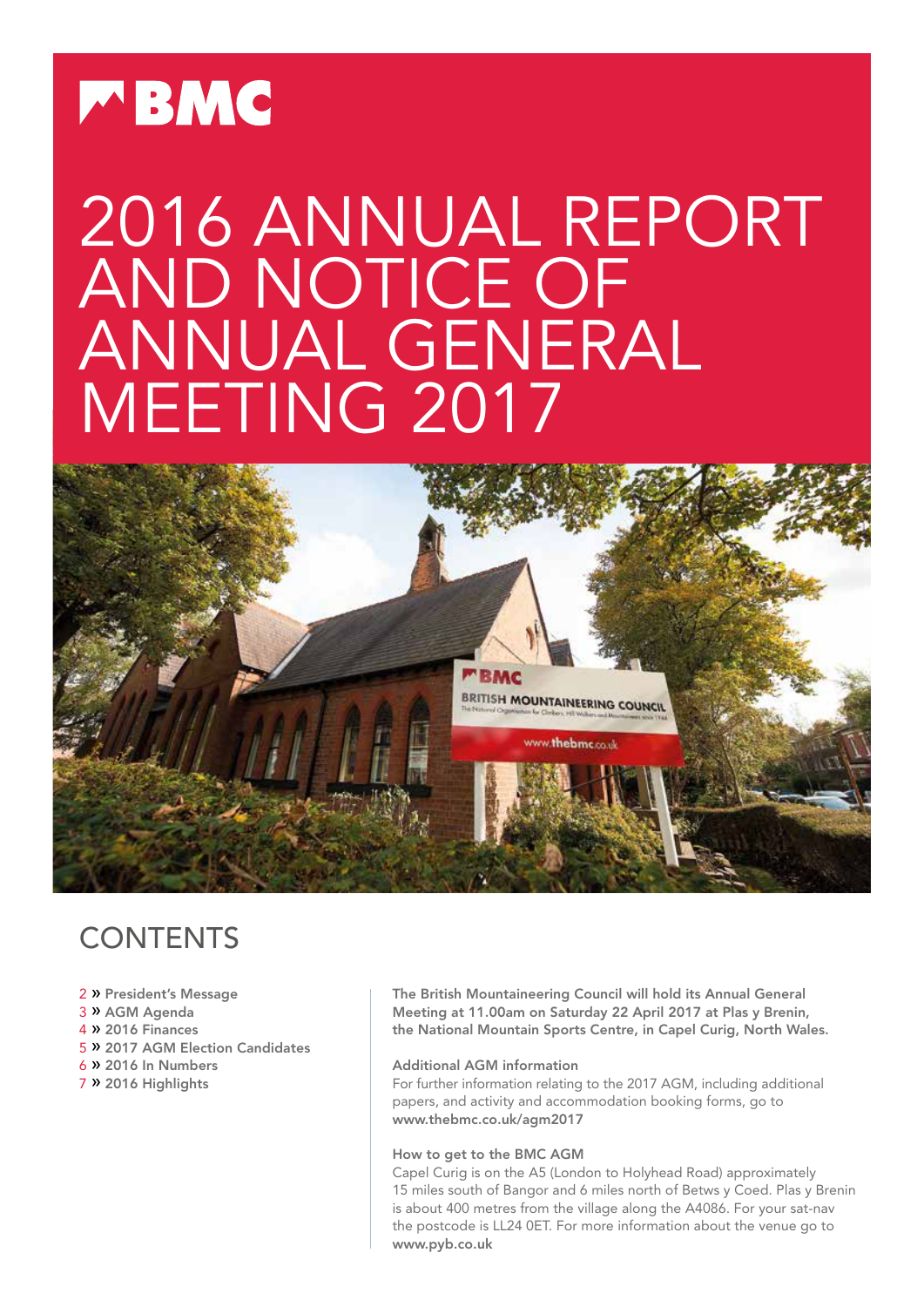## **FBMC** 2016 PRESIDENT'S MESSAGE

### 2016 will be remembered as a year of extraordinary events, and not just in relation to the BMC!

In the year that saw the UK vote to leave the European Union and the incoming US president promise to build a wall along the Mexican border, international climbing relations were strengthened through meets and exchanges. Our bi-annual winter meet brought together climbers from 28 countries to experience Scottish winter climbing at its wildest. After a 32-year hiatus, a women's international meet was held in North Wales, jointly organised with the Pinnacle Club, bringing together over 80 women for a wonderful week of trad climbing in June. A trad climbing exchange with the Mountain Club of South Africa saw 10 British climbers head to the southern hemisphere in March, to savour the world class climbing of Cederberg in the Western Cape and the big wall free climbing at Blouberg in the Northern Province. In May we reciprocated by showcasing the delights of the Peak District and North Wales to 10 climbers from South Africa. Also in May, our Alex Honnold 'Flying Solo' lecture tour drew sell-out audiences in Caernarfon, Manchester and Sheffield.

In March, we launched Mend Our Mountains, a crowdfunding campaign to raise £100,000 for footpath repair projects in eight national parks. Just two months later we reached that magnificent target, thanks to the generosity of the outdoor community, making it the most successful crowdfunding appeal for mountain paths ever; a success that was recognised by the outdoor public, who voted it 'Campaign of the Year' in the annual awards run by The Great Outdoors magazine. More importantly, the money raised has enabled vital repairs to be undertaken that otherwise might not have happened.

2016 was a significant year for competition climbing, with the announcement in July that climbing would be one of five new sports at the 2020 Tokyo Olympic Games. And it was a memorable year for BMC Ambassador Shauna Coxsey, whose

dominance of the bouldering world cup circuit was rewarded with the world title at the final event in the USA, on the same weekend that she was awarded an MBE for services to climbing. The growth and popularity of competition climbing is reflected in the record number of competitors in BMC events, and our commitment to supporting talented athletes is demonstrated by a long term athlete development model adopted by the GB Climbing Development Squad.

In July, following a vote by the Executive and National Council, we announced our intention to rebrand as Climb Britain. The announcement was met with considerable opposition from a significant proportion of members, and following consultation at the September round of area meetings, the decision was taken by the Executive and National Council not to proceed with the rebrand. In retrospect, we should have involved members in discussions about the organisation's identity at a much earlier stage, and valuable lessons were learned from the process.

Looking forward, 2017 is set to be another busy and exciting year. Amongst the planned highlights are the launch of the new BMC Regional Access Database (affectionately known as the RAD) which will have increased coverage and user interaction, implementation of a strategic plan for hill walking to make the BMC the 'natural home' for hill walkers, another Mend Our Mountains campaign with an even more ambitious target, and developments to membership administration systems which will enable greater interaction and personalisation by members of all web hosted BMC solutions.



Rehan Siddiqui BMC president

## BMC MEMBERSHIP



Membership has climbed steadily since 2007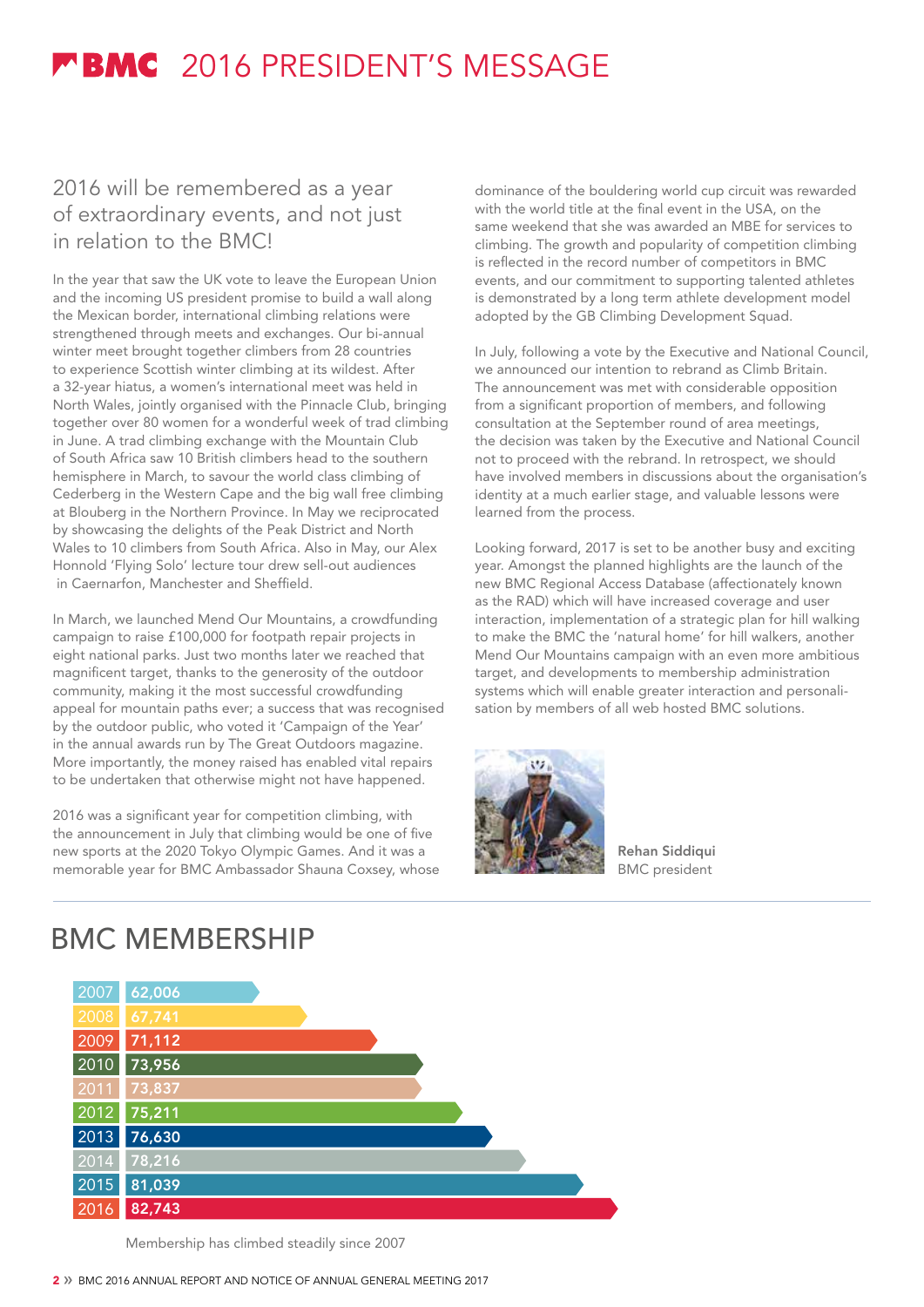## **MBMC** 2017 AGM AGENDA

### Notice of the 2017 Annual General Meeting of the British Mountaineering Council

- Venue National Mountain Sports Centre, Plas y Brenin, Capel Curig, North Wales Date Saturday 22 April 2017 Time AGM Registration 9.00 – 10.45 am Question Time 9.30 – 10.30 am AGM 11.00 am start
- Chair Rehan Siddiqui, President
- 1 Welcome, introductions & apologies
- 2 Approval of AGM minutes, Saturday 16 April 2016
- 3 2016 Annual Report presentation & adoption
- 4 2016 Annual Accounts & Auditors' Report

#### 5 Appointment of Auditors

 The Finance Committee recommends DonnellyBentley Chartered Accountants for the year ending 31 December 2017.

#### 6 Re-elections

 The following candidates are eligible for re-election onto the Executive Committee:

- a) Rehan Siddiqui President (eligible for re-election until April 2018)
- b) Nick Kurth Vice-President (eligible for re-election until April 2018)
- c) Emma Flaherty Vice-President (eligible for re-election until April 2019)

 *John Simpson retires as Honorary Treasurer; Rupert Davies retires as Vice-President and Brian Smith retires as Independent Director.*

#### 7 Elections

 The following candidates are proposed for election onto the Executive Committee:

- a) Graham Richmond is recommended by National Council for the position of Honorary Treasurer. (Nominated by John Simpson & Zoe Pickering).
- b) Roger Fanner is recommended by National Council for the position of National Council representative on the Executive Committee.

The AGM is open to all individuals who are BMC Members. All Members, over the age of 18, who have paid the appropriate membership subscription, are entitled to vote at the AGM. Please allow adequate time to sign in so that the AGM can start promptly. BMC staff will be available on the day to answer questions and offer assistance.

- c) Will Kilner is recommended by National Council for the position of National Council representative on the Executive Committee.
- d) Rik Payne is recommended by National Council for the position of National Council representative on the Executive Committee.
- e) Simon McCalla is recommended by the Executive Committee for the position of Independent Director.
- f) Matthew Bradbury is recommended by the Executive Committee for the position of Independent Director.
- 8. Membership subscriptions from 1 January 2018 to 31 December 2018

 National Council recommends that individual member subscriptions should be increased by £2.50 per person, and club member subscriptions (senior & student), students, the unwaged & u18s by £1.00 per person from 1 January 2018. Other rates (e.g. family membership) will be adjusted on a pro-rata basis.

9. Robert Pettigrew MBE and others will request the AGM to pass a resolution in the following terms: '*That this motion of No Confidence is brought against the Executive Committee of the BMC and in particular because of the wilful and deliberate withholding of future policy decisions from the members in attendance at the Annual General Meeting held Lhosehill Hall, Castleton, Derbyshire, on Saturday 16th April 2016*'.

AGM Voting Procedures: In the case of a vote, on any agenda item, whether it be by hands or poll, every Voting Member aged not less than eighteen years, present in person or by proxy, shall have one vote. As laid down in Article 56.1, Ordinary Business put to the vote shall be decided on a show of hands, unless before or on the declaration of the result of the show of hands, a poll is demanded either by the Chair of the meeting or by not less than twenty Voting Members, present in person. As laid down in Articles 56.2, any special business to be put to a vote, shall be decided by way of a poll.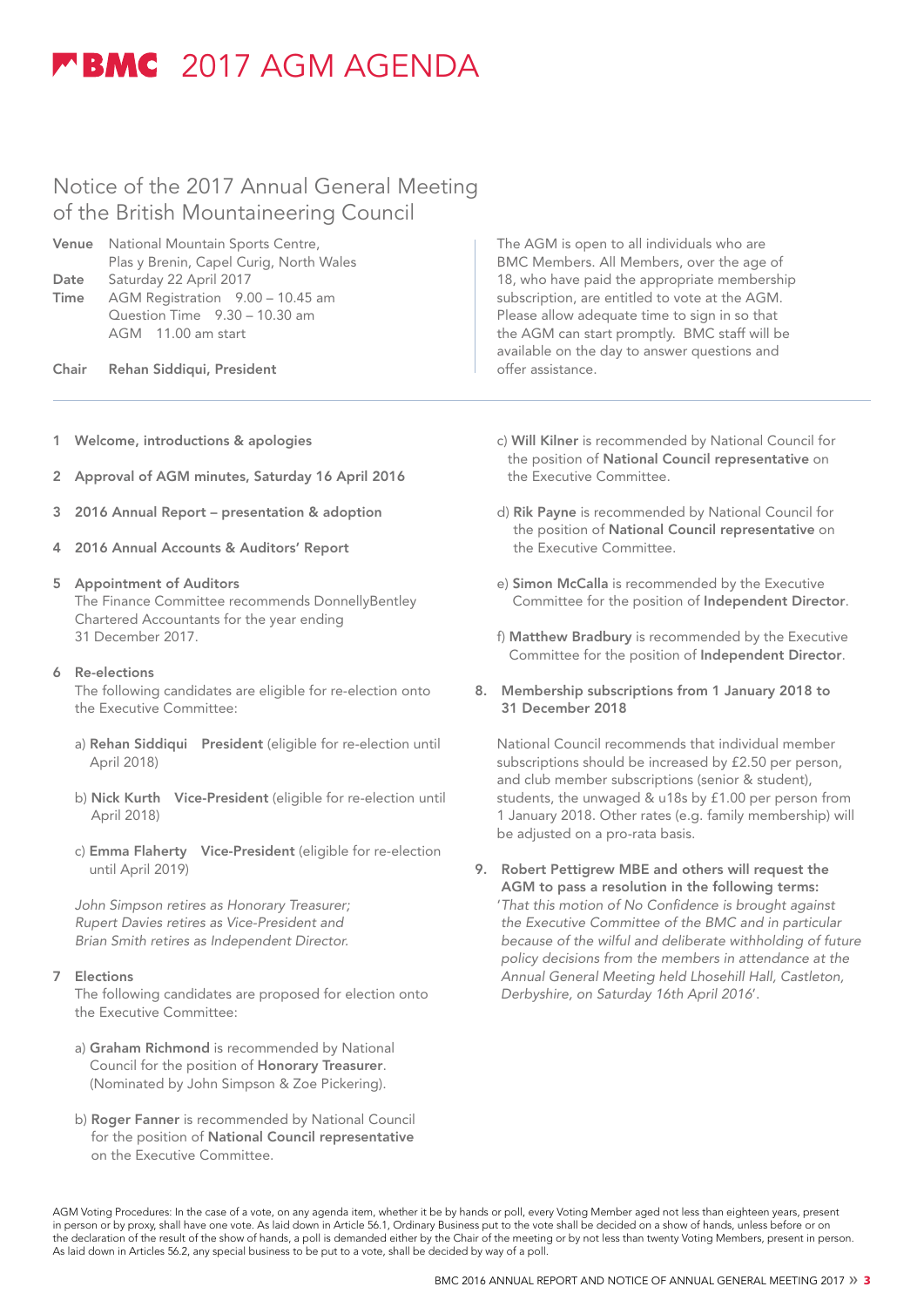## **FBMC** 2016 FINANCES



### SUMMARY OF INCOME 2016 (£2,897k)

- membership subscriptions £1,783k
- Sports Council grants and other donations £568k
- sale of publications **£77k**
- travel insurance scheme surplus £266k
- other income £41k
- other income from specialist programmes £162k

### SUMMARY OF EXPENDITURE 2016 (£2,875k)

- salaries and personnel £1,166k
- **O** personal accident and combined liability insurance for members £310k
- Summit magazine £221k
- cost of specialist programmes £529k
- AGM, area meetings and events **£49k**
- IT, communications and office running costs **£600k**





### NET COST OF SPECIALIST PROGRAMMES AFTER ALLOCATION OF OVERHEADS, GRANT AND OTHER INCOME 2016 (£918k)

- **access and conservation 25%**
- **facilities (walls, managed rocks and huts) 5%**
- heritage 5%
- guidebooks 8%
- competitions 11%
- expeditions 3%
- **O** performance 4%
- safety and training 7%
- technical 4%
- youth and equity 13%
- national and international representation 13%
- volunteer support and communications 2%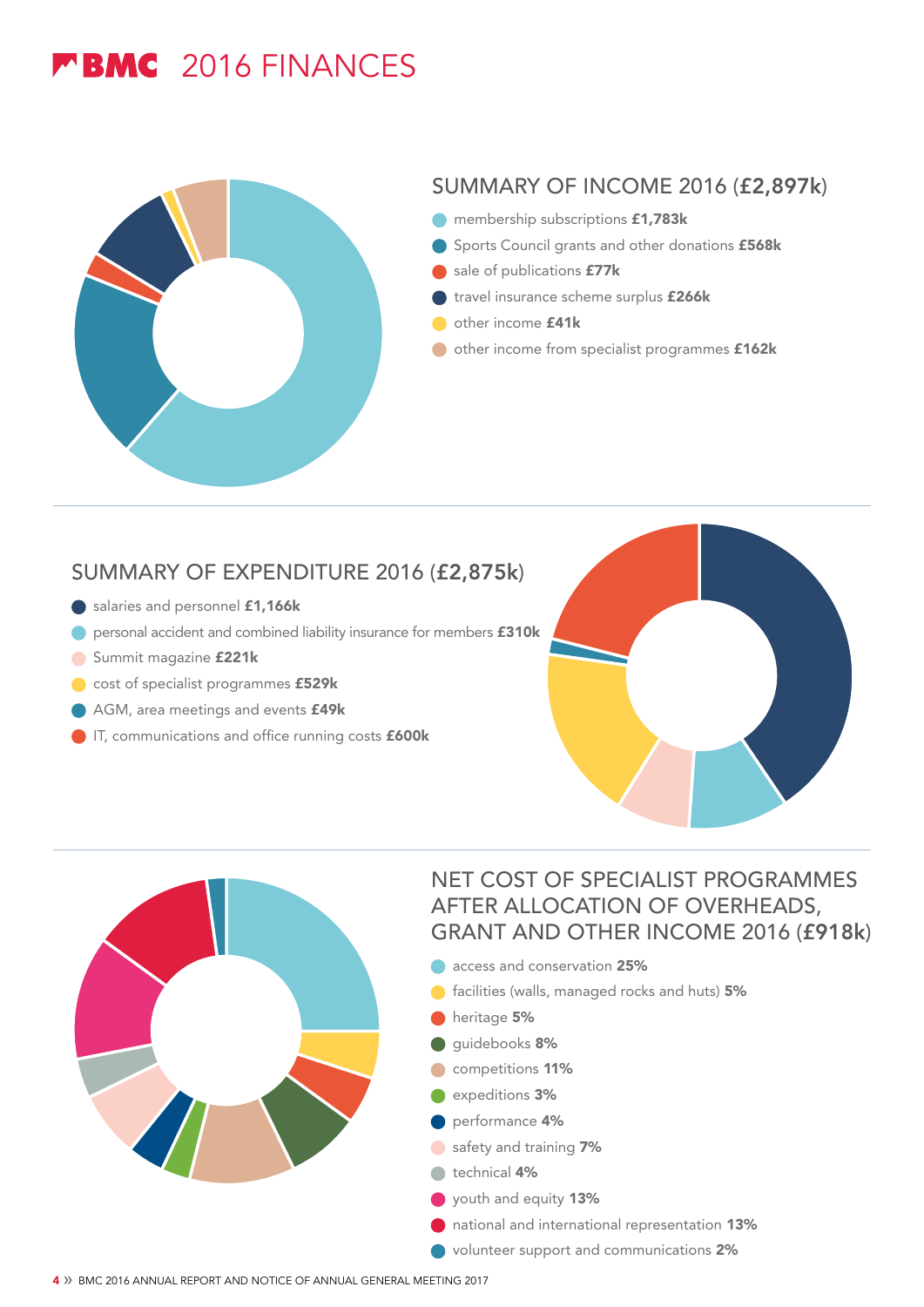## **MBMC** 2017 AGM ELECTION CANDIDATES

#### The following candidates are eligible for re-election onto the Executive Committee:

REHAN SIDDIQUi – President & Director (2015-2018) Rehan served as Vice-President of the BMC from 2008 to 2011. He has held a life-long passion for mountaineering, rock climbing and skiing and this love of the outdoors has taken him too many worldwide locations.

He runs a successful business which provides civil engineering and industrial rope access services globally; clients include Ivy League universities, NASA and numerous other Government and institutional clients in the public and private sectors.

NICHOLAS KURTH CBE – Vice President & Director (2015-2018) Nicholas has been on the hills and crags since school. He was a 'badged' RAF Mountain Rescue Officer and President of the RAF Mountaineering Association (RAFMA). He was responsible for the British Services' Makalu Expedition 2008, which succeeded in putting three Service personnel on the summit.

He finished his full RAF career in 2011 having been responsible for all of the Service's combat support operations, retiring as an Air Vice-Marshal. He is Chairman of Trustees/Executive Chairman of the Ulysses Trust, a charity that supports expeditions for Reserve and Cadet Forces.

#### EMMA FLAHERTY – Vice President & Director (2016-2019)

Emma got into climbing whilst working in an outdoor centre in Wales, after her A Levels, and has been hooked ever since. Her initial focus on trad and alpine climbing has shifted to bouldering since moving to Sheffield, and she has climbed up to font 8a.

She is the Partnership Development Manager for a team of PE teachers, delivering high quality PE and training to primary schools, and also works as a PE and School Sport Manager for the Local Authority in Sheffield. Emma is also one of the directors of the Women's Climbing Symposium.

#### The following candidates are proposed for election onto the Executive Committee:

#### GRAHAM RICHMOND is recommended by National Council for the position of Honorary Treasurer

Graham started climbing in 1967 and joined the Bowline Climbing Club in Leicester, which led to involvement with the BMC at local level in the Midlands, and he subsequently became a National Council representative on the Executive and Finance Committees. He is the current chair of the latter. Outside of the climbing scene Graham has a family business which is now run on a day to day basis by his son, freeing Graham up to do BMC work and get out climbing.

#### ROGER FANNER is recommended by National Council for the position of National Council representative

Roger has been climbing and enjoying the mountains for over 50 years. He now works as a climbing instructor, mostly at Midlands climbing walls, and holds both a Single Pitch Award and a summer Mountain Leader qualification.

Before his retirement, Roger spent 40 years working in Magistrates Courts, which has given him the ability to sift evidence, evaluate arguments and usually come to a logical, reasoned decision. He holds various qualifications in management, training and personnel practices, and has represented the Midlands on National Council for the last two years.

#### WILL KILNER is recommended by National Council for the position of National Council representative

Will has been an active hill walker, climber and mountaineer for over 18 years, and a BMC member for most of that time. He has been involved as a volunteer on many different levels across a range of BMC committees and events, and is currently chair of the Cymru South Wales area.

He believes it is important to have a voice for Wales on the Executive to help address some of the issues associated with representing a country where many of the issues that affect walkers, climbers and mountaineers are devolved to the Welsh Assembly.

#### RIK PAYNE is recommended by National Council for the position of National Council representative Rik has many years' experience of working in outdoor educa-

tion, including 10 years running his own business, and is currently the deputy manager of an outdoor centre.

He has responsibility for ensuring regulatory health & safety obligations as an outdoor activity provider, and for the line management of teaching staff, giving him an appreciation of personnel and HR issues from a management perspective.

#### SIMON MCCALLA is recommended by the Executive Committee for the position of Independent Director

Simon learnt to climb on the sea cliffs of Devon and Cornwall in the late eighties, before moving further afield. Recently, he has focused on winter climbing, exploring Norway, Italy and Scotland.

He has a background in technology and has worked in a wide range of industries, helping businesses achieve commercial growth. Simon is currently running the technology behind the .UK domain name system for a membership organisation that is undergoing change.

#### MATTHEW BRADBURY is recommended by the Executive Committee for the position of Independent Director Matthew has been enjoying the outdoors since learning to climb, hill walk and ski at school, and when not working in the flatlands of East Anglia, likes to spend his time hill walking in the Peak District and helping out the Knoydart Foundation

in Scotland.

He has made a career out of caring for the countryside and 'wild places' in particular, most recently working in senior positions for The Land Trust and now running one of the largest independent Parks Trusts in the UK. He has a great deal of experience in fundraising and in developing and valuing sustainable and complimentary activities, outcomes and benefits.

Expanded biographies of the above candidates are available to view at www.thebmc.co.uk/agm2017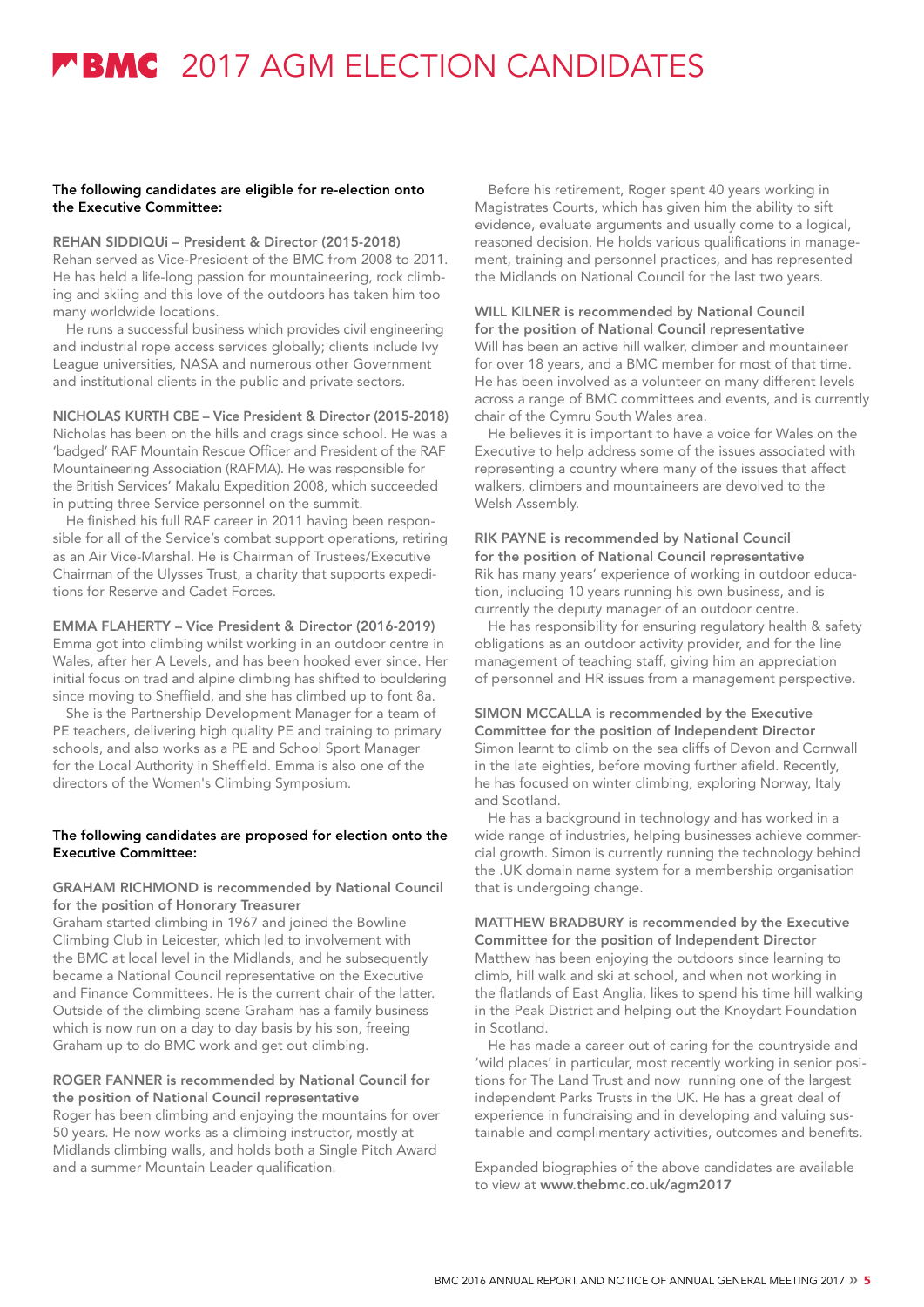## **FBMC** 2016 IN NUMBERS



#### **82,473** members<br>**1.400+** members members attended 46 BMC area meetings in the nine BMC areas 500+ volunteers 253 affiliated clubs<br>100+ members atter members attended the annual general meeting

79 associate member organisations<br>32 staff staff

## **COMPETITIONS**

#### 3,000

entrants in 9 national BMC climbing competitions

#### No1

Shauna Coxsey 1st in Bouldering World Cup and ranked world No 1 in bouldering

### No2

64

William Bosi and Tara Hayes 2nd at World Youth Championships

## ACTIVITIES & EVENTS



## INTERNATIONAL

#### join 2017 GB Development Squad from over 200 applicants

Olympic Games No3

#### Paraclimbing World GB ranked world No 3 in bouldering

people attended the Winter and Alpine lecture series

programmes for climbers and walkers

enjoyed four climbing and walking festivals organised by local volunteers

Climbing Movement masterclasses delivered to over 59 climbers

MPs and Peers attended the annual walk of the All Party Parliamentary Group for Mountaineering, organised by the BMC

## ACCESS & CONSERVATION

## £100k+

**MENUULE** raised through crowdfunding for Mend Our Mountains footpath repair campaign

## 350+

MPs received advice on championing outdoor recreation in their constituency **80+** 



15 BMC owned and managed crags

200+ volunteers assisted at 6 crag clean-ups

4,000+ respondents

completed our online survey on outdoor visitor patterns

delegates attended the Upland Paths conference

### £15k

granted to 5 projects from funds donated to the BMC Access and Conservation Trust

### 1,095

people attended three sell-out lectures by Alex Honnold on hi<mark>s</mark><br>'Flying Solo' Tour

### 700

places provided on FUNdamentals of Climbing, Physical Training and Route Setting workshops

### 74

participants learned from 38 medical professionals at a first aid and mountain medicine course

### 35

young climbers at three youth meets jointly organised with BMC affiliated clubs



6 » BMC 2016 ANNUAL REPORT AND NOTICE OF ANNUAL GENERAL MEETING 2017

2020 Climbing added climbers invited to

to the programme for Tokyo 2020

Esme Harte 3rd at Championship;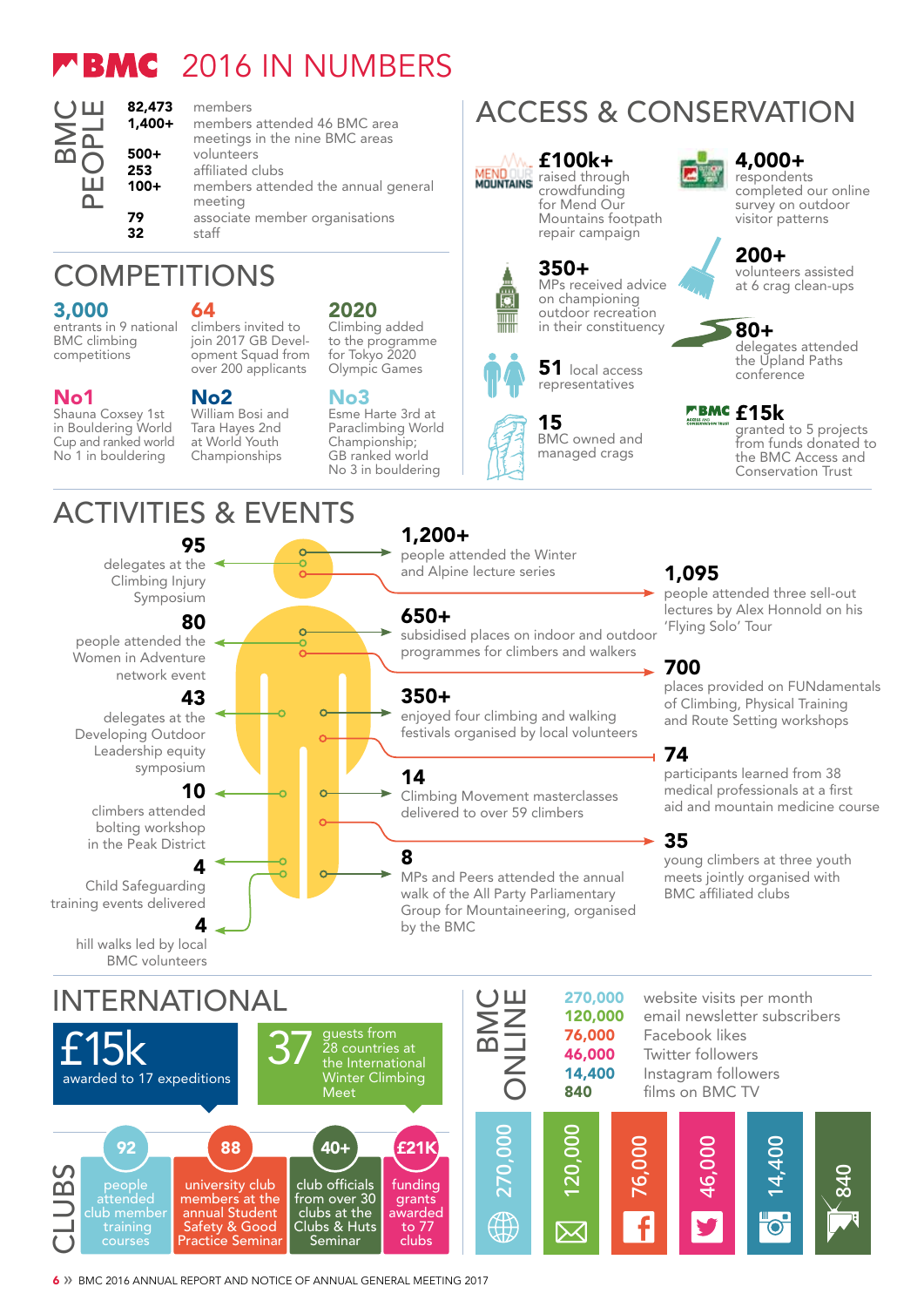## **FBMC** 2016 HIGHLIGHTS







Not everything we do can simply be represented by numbers, so here are some brief highlights from 2016 showing the depth and breadth of our work.

### ACCESS AND CONSERVATION

- » Presented a strong case to the National Trust regarding their activity licensing scheme on behalf of BMC members and mountain professionals more widely, which led to a significant toning down of the principles of the scheme.
- » Submitted objections to numerous proposals to develop hydro-electricity power generation schemes within Snowdonia National Park.
- » Provided advice to the national park authority's newly established Snowdon Partnership on the management of Britain's most popular mountain.
- » Negotiation of new nesting restrictions and monitoring existing ones throughout climbing areas in England and Wales.





- » Published good practice advice for responsible night bouldering sessions.
- » Revealed a revolutionary method for removing polish from limestone holds\*.

### CAMPAIGNING

**ANC** 

- » Met with the Minister for Sport, Tourism and Heritage, Tracey Crouch MP, to talk about the about the government's vision for a new sport strategy and the importance of outdoor recreation within it.
- » Supported #showthelove, the Climate Coalition's campaign to highlight the potential impacts of climate change.
- » Held the annual walk for the All Party Parliamentary Group for Mountaineering in Snowdonia. (1)

\* Our 2016 April Fool news story (we wish it was true!).